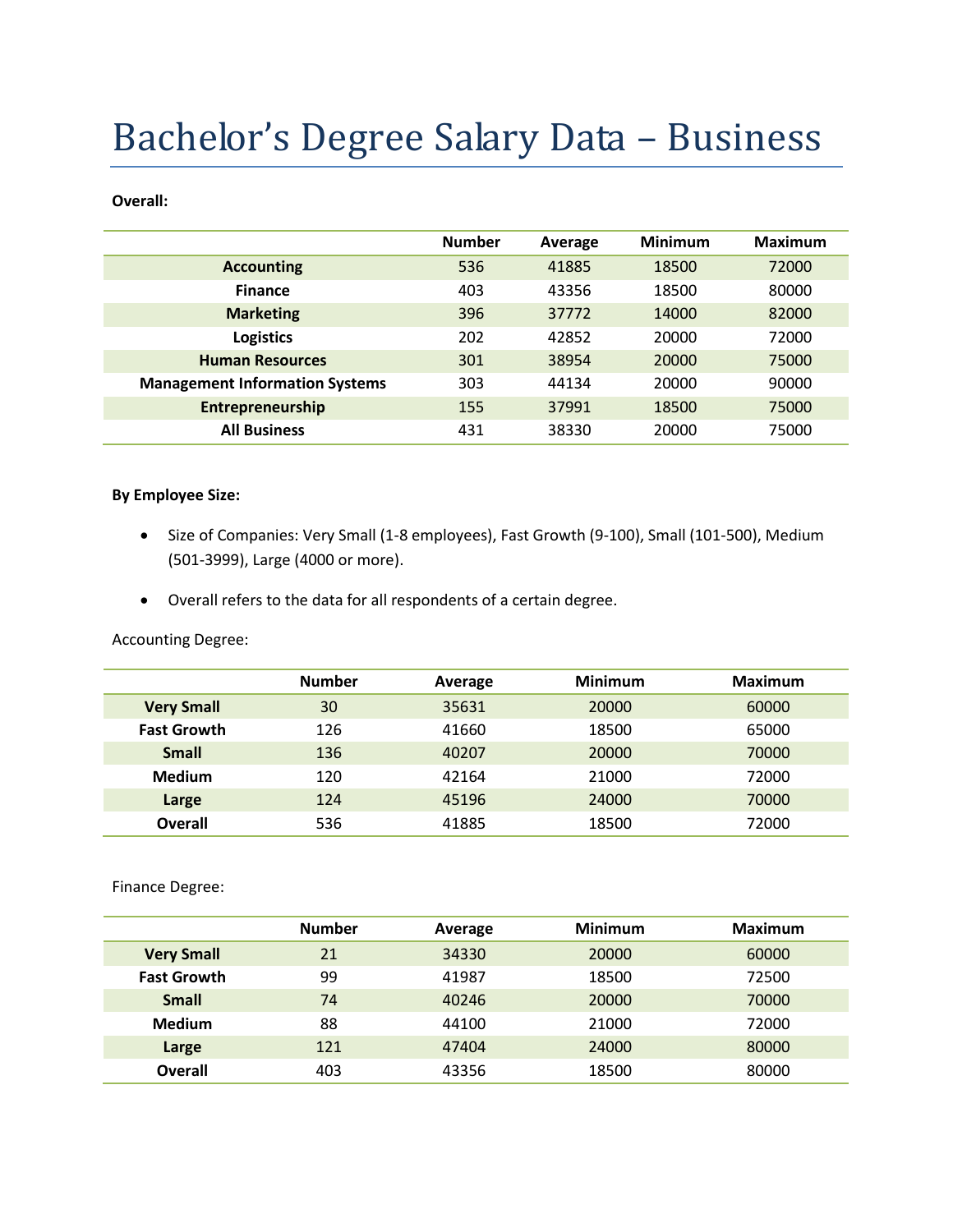## Marketing Degree:

|                    | <b>Number</b> | Average | <b>Minimum</b> | <b>Maximum</b> |
|--------------------|---------------|---------|----------------|----------------|
| <b>Very Small</b>  | 33            | 31119   | 20000          | 45000          |
| <b>Fast Growth</b> | 126           | 35611   | 14000          | 75000          |
| <b>Small</b>       | 91            | 35904   | 20000          | 80000          |
| <b>Medium</b>      | 63            | 40596   | 21000          | 75000          |
| Large              | 83            | 43602   | 24000          | 82000          |
| Overall            | 396           | 37772   | 14000          | 82000          |

Logistics Degree:

|                    | <b>Number</b> | Average | <b>Minimum</b> | <b>Maximum</b> |
|--------------------|---------------|---------|----------------|----------------|
| <b>Fast Growth</b> | 32            | 40203   | 20000          | 70000          |
| Small              | 47            | 38708   | 20000          | 55000          |
| <b>Medium</b>      | 44            | 43331   | 30000          | 72000          |
| Large              | 71            | 47391   | 31500          | 65000          |
| <b>Overall</b>     | 202           | 42852   | 20000          | 72000          |

Human Resources Degree:

|                    | <b>Number</b> | Average | <b>Minimum</b> | Maximum |
|--------------------|---------------|---------|----------------|---------|
| <b>Fast Growth</b> | 50            | 37120   | 20000          | 65000   |
| <b>Small</b>       | 80            | 37053   | 20000          | 65000   |
| <b>Medium</b>      | 66            | 39730   | 28000          | 75000   |
| Large              | 88            | 42200   | 24000          | 75000   |
| <b>Overall</b>     | 301           | 38954   | 20000          | 75000   |

Management Information Systems Degree:

|                    | <b>Number</b> | Average | <b>Minimum</b> | <b>Maximum</b> |
|--------------------|---------------|---------|----------------|----------------|
| <b>Fast Growth</b> | 71            | 42951   | 20000          | 75000          |
| <b>Small</b>       | 71            | 42225   | 20000          | 70000          |
| <b>Medium</b>      | 66            | 43769   | 25000          | 65000          |
| Large              | 80            | 48911   | 27000          | 90000          |
| <b>Overall</b>     | 303           | 44134   | 20000          | 90000          |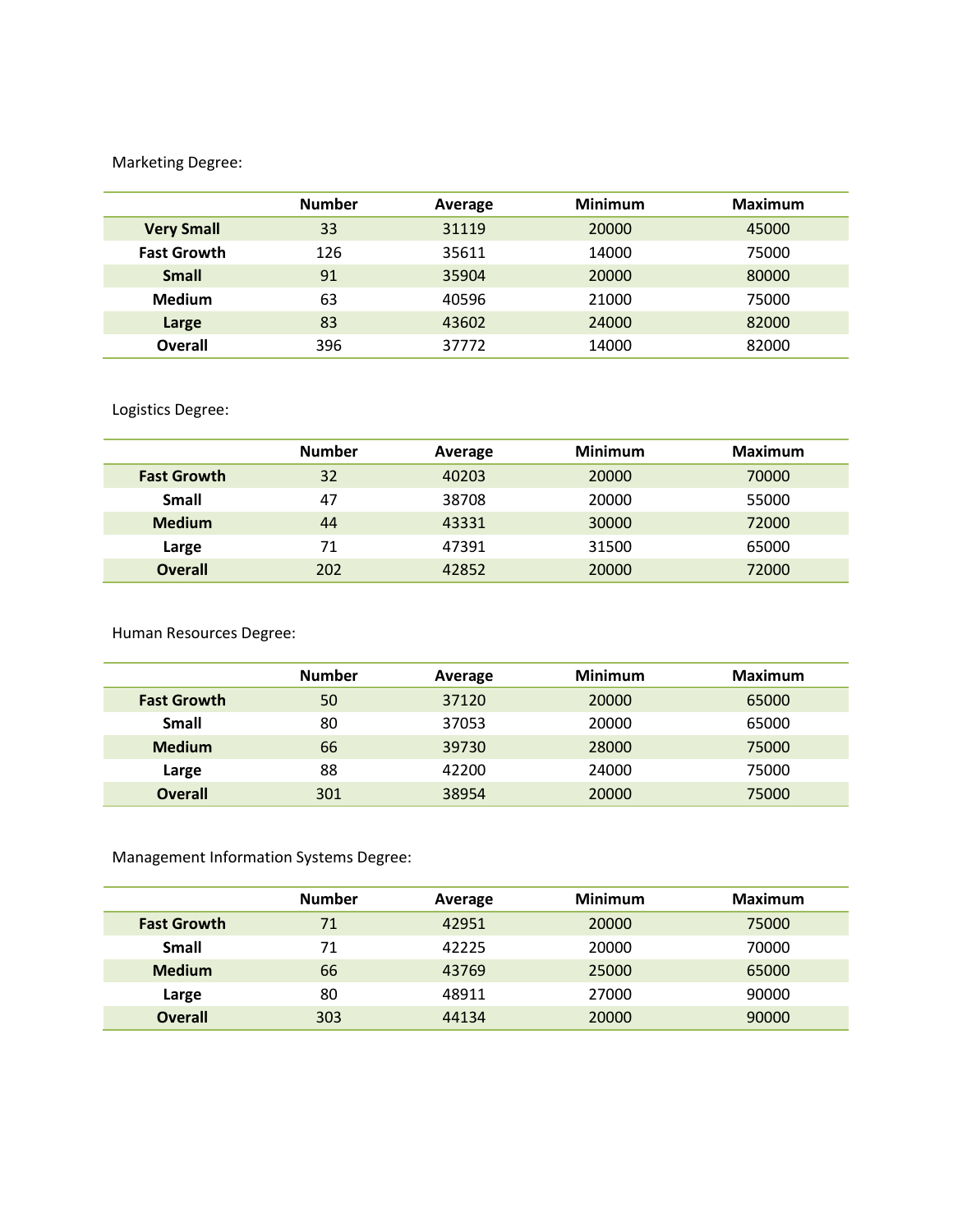Entrepreneurship Degree:

|                    | <b>Number</b> | Average | <b>Minimum</b> | Maximum |
|--------------------|---------------|---------|----------------|---------|
| <b>Very Small</b>  | 20            | 32746   | 20000          | 50000   |
| <b>Fast Growth</b> | 46            | 36478   | 18500          | 65000   |
| <b>Small</b>       | 33            | 37190   | 20000          | 60000   |
| <b>Medium</b>      | 23            | 40522   | 30000          | 55000   |
| Large              | 32            | 42545   | 30000          | 75000   |
| <b>Overall</b>     | 155           | 37991   | 18500          | 75000   |

All Other Business Degrees:

|                    | <b>Number</b> | Average | <b>Minimum</b> | <b>Maximum</b> |
|--------------------|---------------|---------|----------------|----------------|
| <b>Very Small</b>  | 27            | 32016   | 20000          | 50000          |
| <b>Fast Growth</b> | 128           | 36621   | 20000          | 65000          |
| <b>Small</b>       | 91            | 36936   | 20000          | 56000          |
| <b>Medium</b>      | 84            | 40409   | 23000          | 72000          |
| Large              | 100           | 41767   | 24000          | 75000          |
| Overall            | 431           | 38330   | 20000          | 75000          |

## **By Economic Sector:**

Accounting Degree:

|                   | <b>Number</b> | Average | Minimum | Maximum |
|-------------------|---------------|---------|---------|---------|
| Wholesale         | 23            | 41065   | 26000   | 55000   |
| Finance/Insurance | 69            | 40694   | 18500   | 72000   |
| Government        | 58            | 41098   | 28000   | 60000   |

Finance Degree:

|                          | Number | Average | Minimum | Maximum |
|--------------------------|--------|---------|---------|---------|
| <b>Finance/Insurance</b> | 103    | 42631   | 18500   | 80000   |
| Government               | 36     | 41871   | 28000   | 60000   |